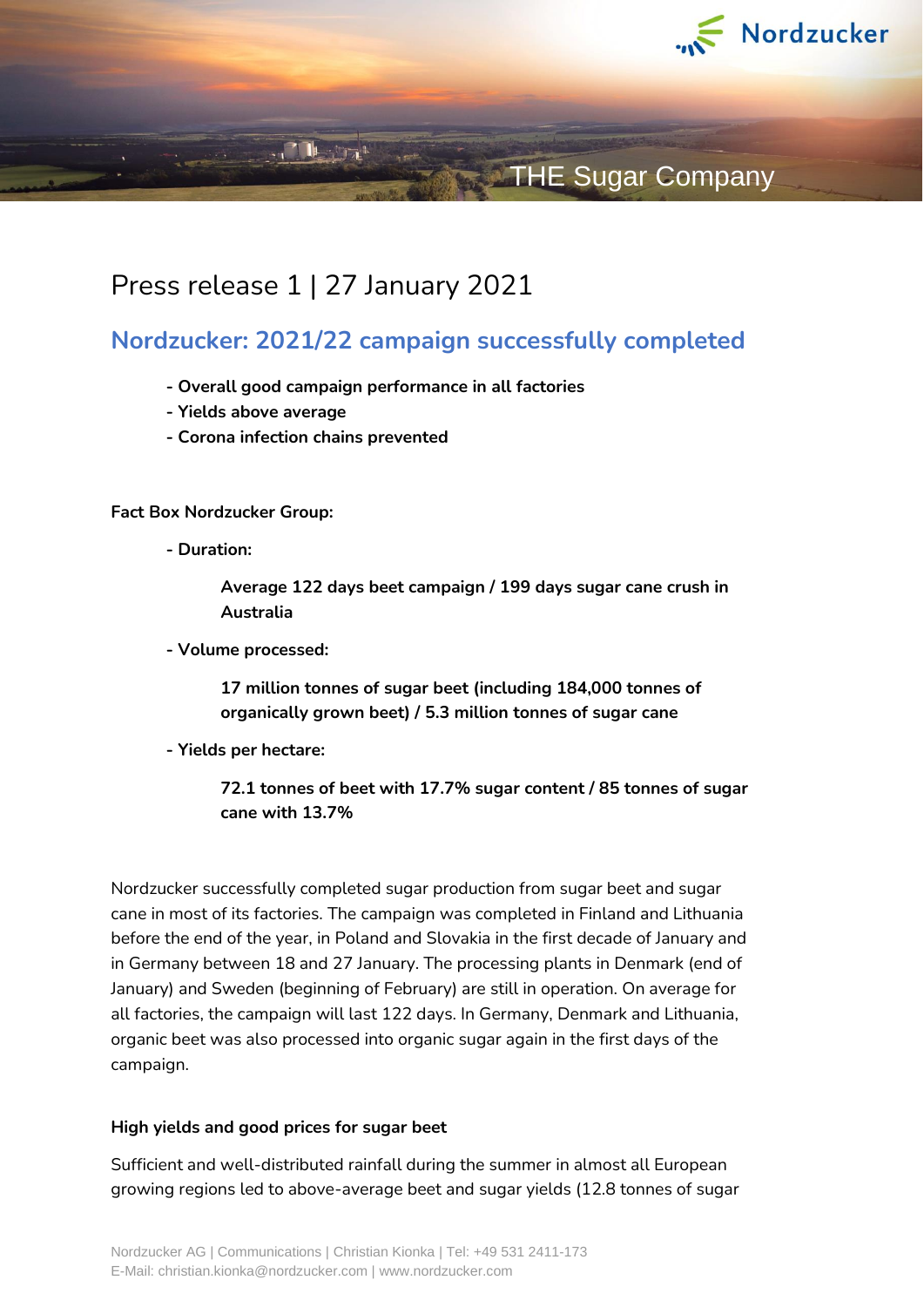per hectare). Germany even achieved one of the highest sugar yields ever, with an average of almost 80 tonnes of beet per hectare (73 tonnes in the 5-year average) and a sugar content of about 18 percent, with 14.2 tonnes of sugar per hectare (13.3 tonnes).

In addition to the good yields, higher sugar prices will have a positive impact on the beet prices of the contracts with a variable price model. "The variable sugar beet contracts with our growers will achieve the best prices since the end of the sugar market regime and noticeably higher prices than in the fixed price model," emphasises Dr Lars Gorissen, CEO. "The competitiveness and attractive role of sugar beet in agricultural crop rotation is thus confirmed".

## **High capacity utilisation and good campaign progress at the factories**

Beet processing was almost trouble-free at all locations. In some factories, the thick juice now in storage will also be processed into granulated sugar and bioethanol for fuels and chemical products in the spring. As in other sectors of the economy, there were supply bottlenecks and cost increases for auxiliary materials and energy. In addition, there were logistical bottlenecks, at times also in sugar beet, which were quickly resolved thanks to the initiative of all those involved. "The campaign duration documents the efficiency and optimal utilisation of the factories. These challenges were solved through the good interaction of all company divisions from agriculture, purchasing, production and logistics to sales and marketing ", is how Axel Aumüller COO assesses the campaign. "At all locations in Europe and Australia, we can be satisfied with the course and result."

Well-distributed rainfall also led to above-average yields in the region of the three sugar mills of Nordzucker's majority holding Mackay Sugar Ltd. in Australia. Starting with sufficient rainfall after the harvest in the previous year, the rainfall in 2021 also favoured the growth of the sugar cane and the second best harvest in the last ten years was recorded. However, rains have repeatedly interrupted the harvest. In Australia, the three sugar mills started the crushing season at the beginning of June and also ended it successfully at the end of December 2021 after an exceptionally long season (199 days).

## **Critical infrastructure: Corona infection chains could be prevented**

Comprehensive hygiene concepts and protective measures against the Corona virus were also necessary in the 2021/22 campaign. Axel Aumüller, COO: "The measures taken and the disciplined behaviour and consistent actions of all employees prevented infection chains in the factories and administration. This enabled the campaign to be ended safely. Nordzucker belongs to the "critical infrastructure". This means we have a special responsibility to supply the population with sugar as a foodstuff. Thanks to the commitment of our employees, this has once again worked excellently".